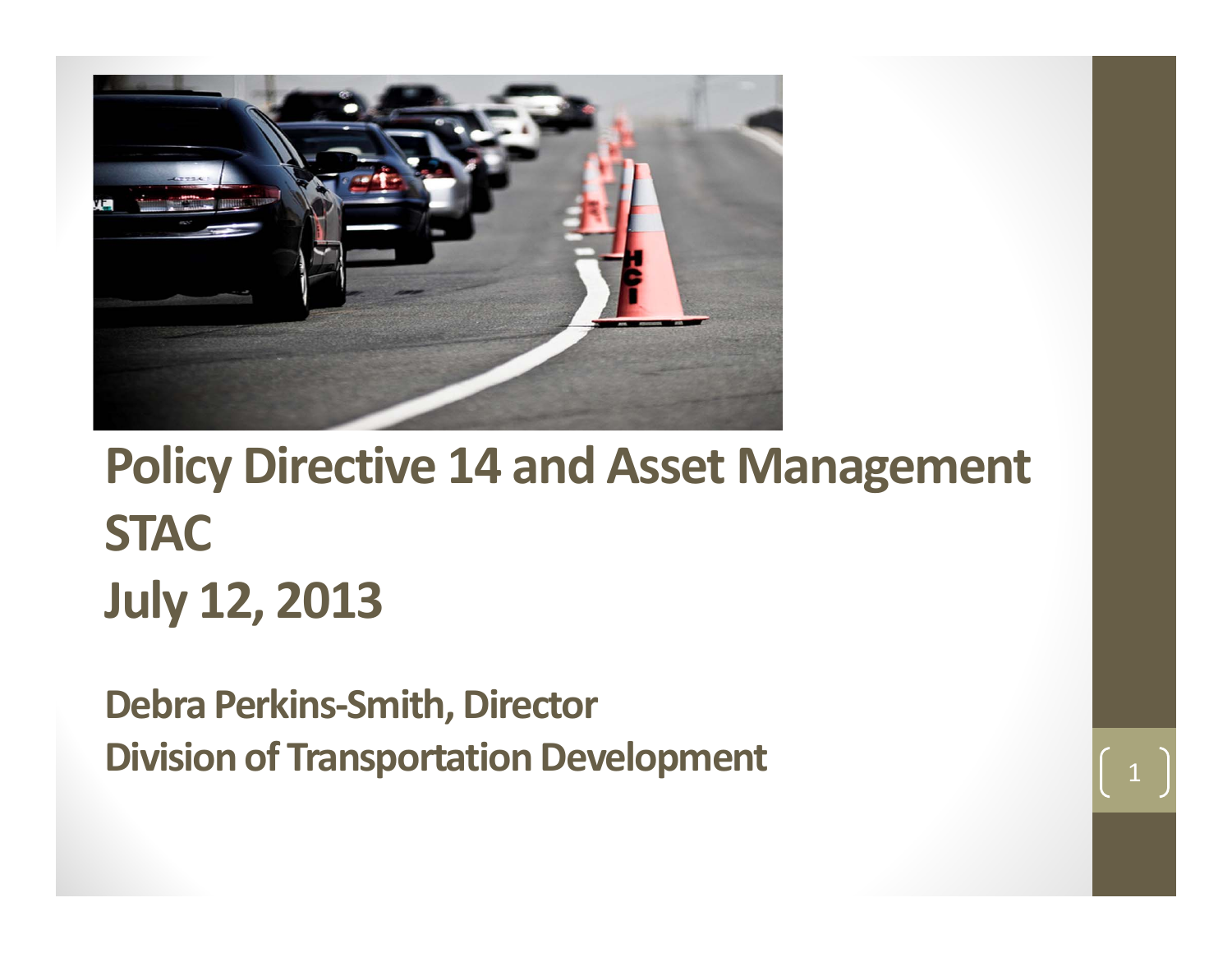#### **Agenda**

- Update on Policy Directive 14
	- What is PD 14
	- Asset Management and PD 14
- Input of STAC on Safety and Infrastructure Condition (Asset Management)
	- Goal Areas
	- Performance Measures and Objectives

• Next Steps 2012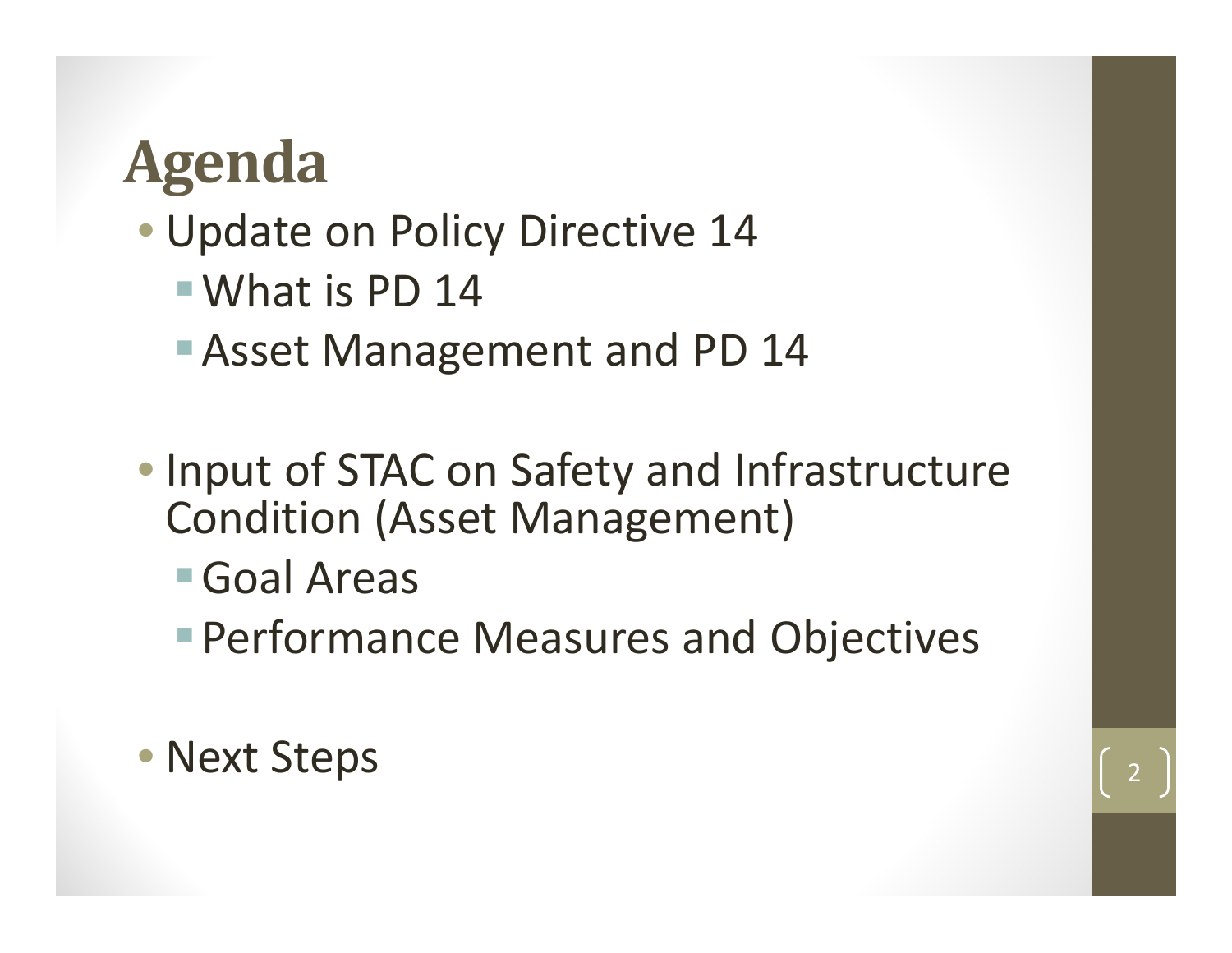#### **Whatis PD 14**

- •Provides framework for statewideplanning process
- •Guides development of multimodal Statewide Plan
- •Affects distribution of resources in support of performance objectives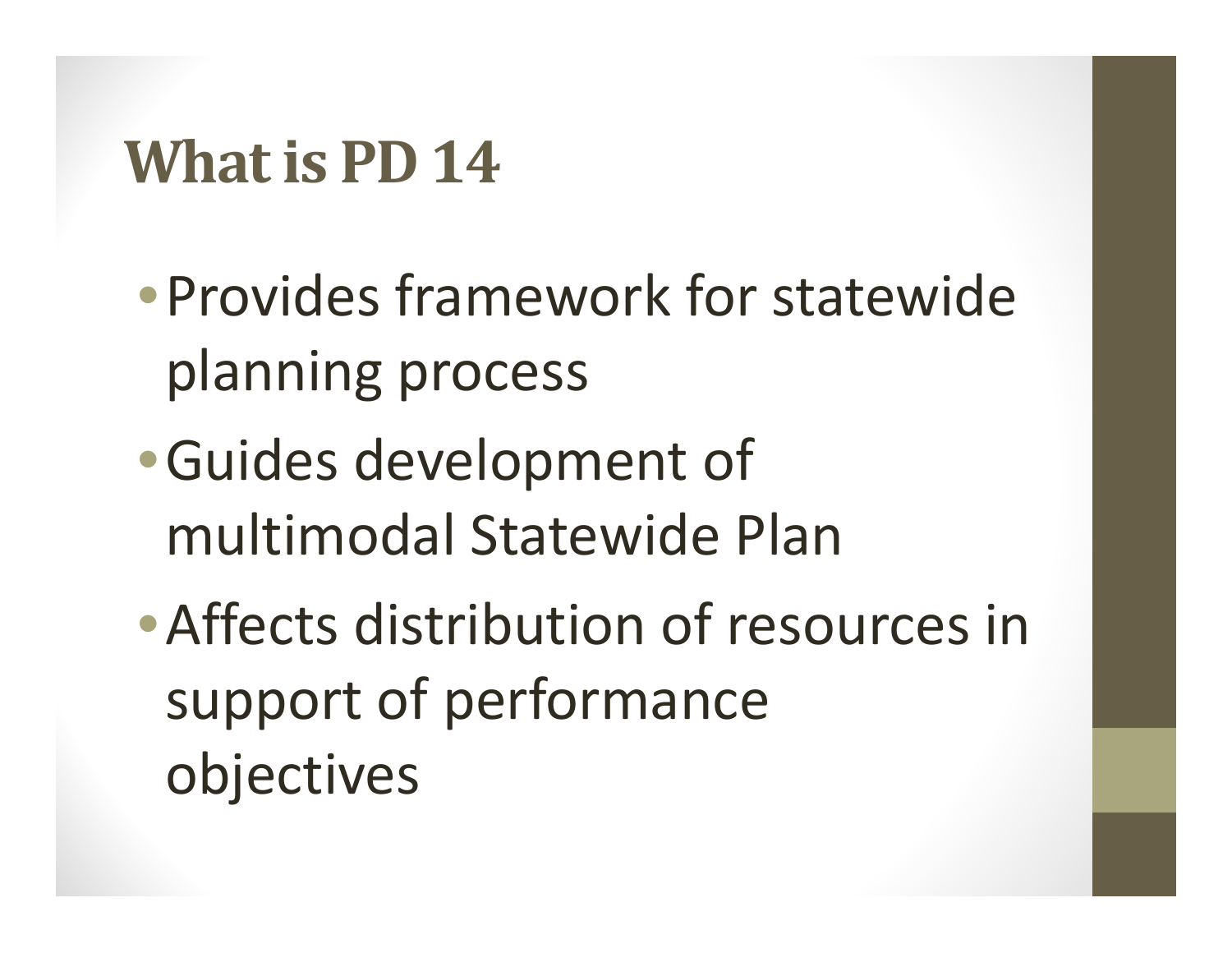## **PD 14 (Adopted in 2008)**

- •Contained aspirational goals for programs
- •Goals related to budgetary "investment categories"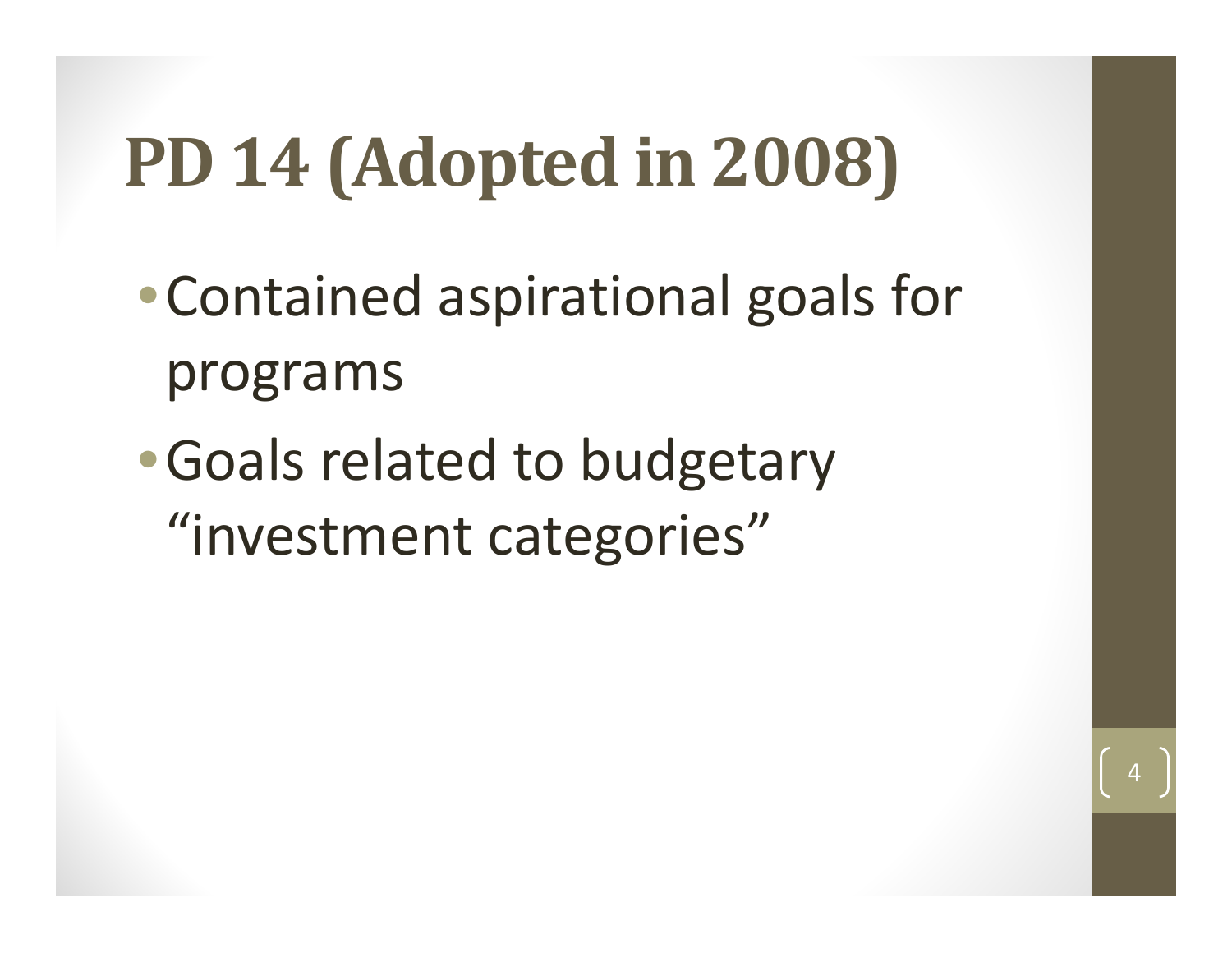### **Emphasis of Draft PD 14**

- Multimodal Planning
- Asset Management
- Performance Measures and Objectives
- Optimize transportation system by balancing:
	- **Preservation and maintenance (Maintain)**
	- **Efficient operations and management practices** (Maximize)
	- Capacity improvements (Expand)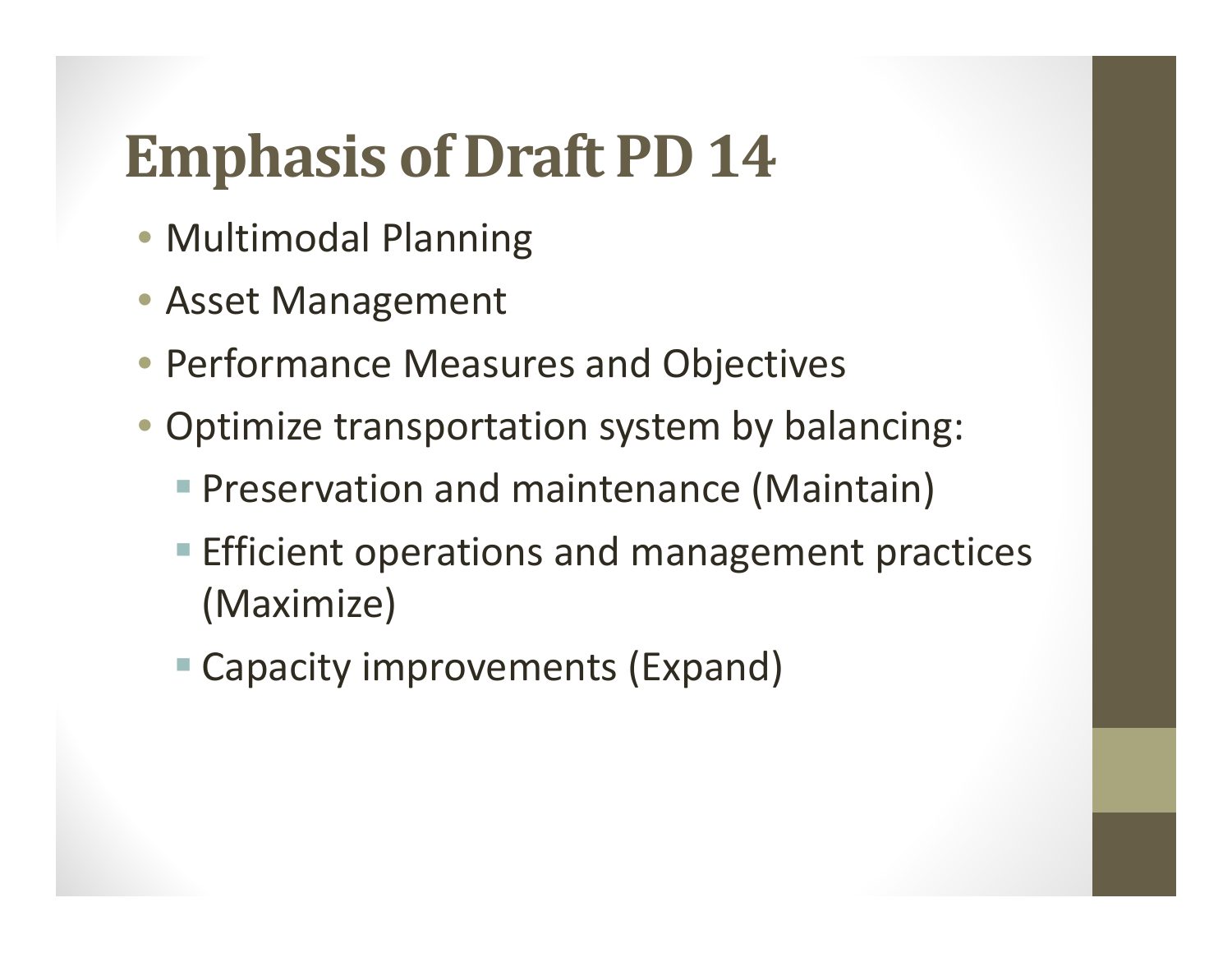## **MAP‐21**

•Asset Management •National Goal Areas•Performance Measures

6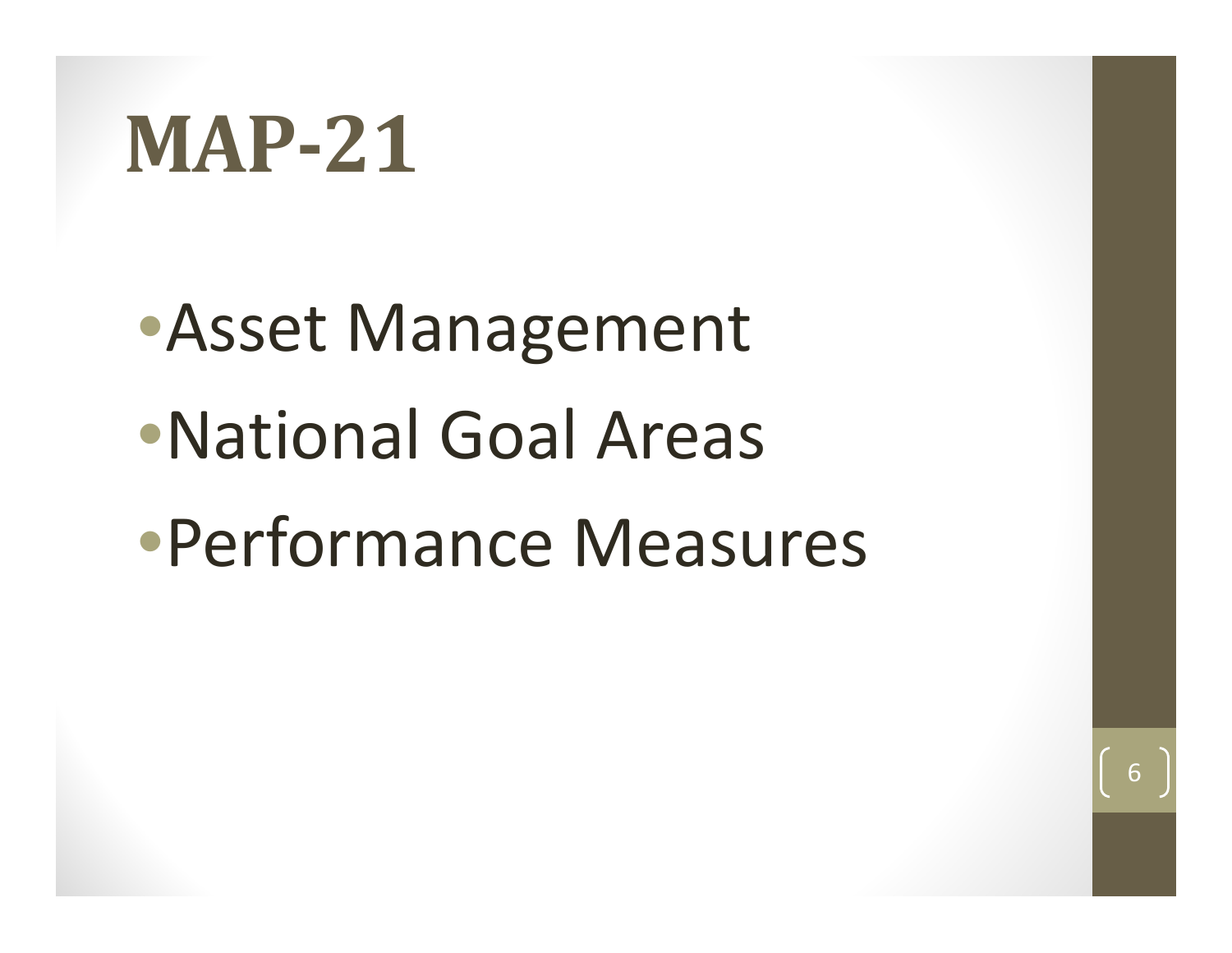#### **MAP‐21 and Draft Policy Directive 14**

| <b>MAP-21</b><br><b>National</b><br><b>Goal Areas</b> | <b>Safety</b>                                                                                                                         | <b>Infrastructure</b><br><b>Condition</b>                                                                                                                                                                    | <b>Congestion</b><br><b>Reduction</b> | Freight<br><b>Movement and</b><br><b>Economic</b><br><b>Vitality</b> | <b>System</b><br><b>Reliability</b>                                                                            | <b>Environmental</b><br><b>Sustainability</b> | <b>Reduced</b><br>Project<br><b>Delivery</b><br><b>Delays</b> |
|-------------------------------------------------------|---------------------------------------------------------------------------------------------------------------------------------------|--------------------------------------------------------------------------------------------------------------------------------------------------------------------------------------------------------------|---------------------------------------|----------------------------------------------------------------------|----------------------------------------------------------------------------------------------------------------|-----------------------------------------------|---------------------------------------------------------------|
| <b>MAP-21</b><br>Perform.<br><b>Measures</b>          | • Serious<br>injuries per<br><b>VMT</b><br>• Fatalities<br>per VMT<br>• Number of<br>serious<br>injuries<br>• Number of<br>fatalities | • Pavement<br>condition of<br>the Interstate<br>system<br>• Pavement<br>condition of<br>the NHS<br>(excluding<br>Interstates)<br>• Bridge<br>condition on<br>the NHS<br>• Transit State<br>of Good<br>Repair | • Traffic<br>congestion               | • Freight<br>movement on<br>the Interstate<br>system                 | • Performance<br>of Interstate<br>system<br>• Performance<br>of the NHS<br>(excluding<br>Interstate<br>system) | · On-road<br>mobile<br>source<br>emissions    | None                                                          |

7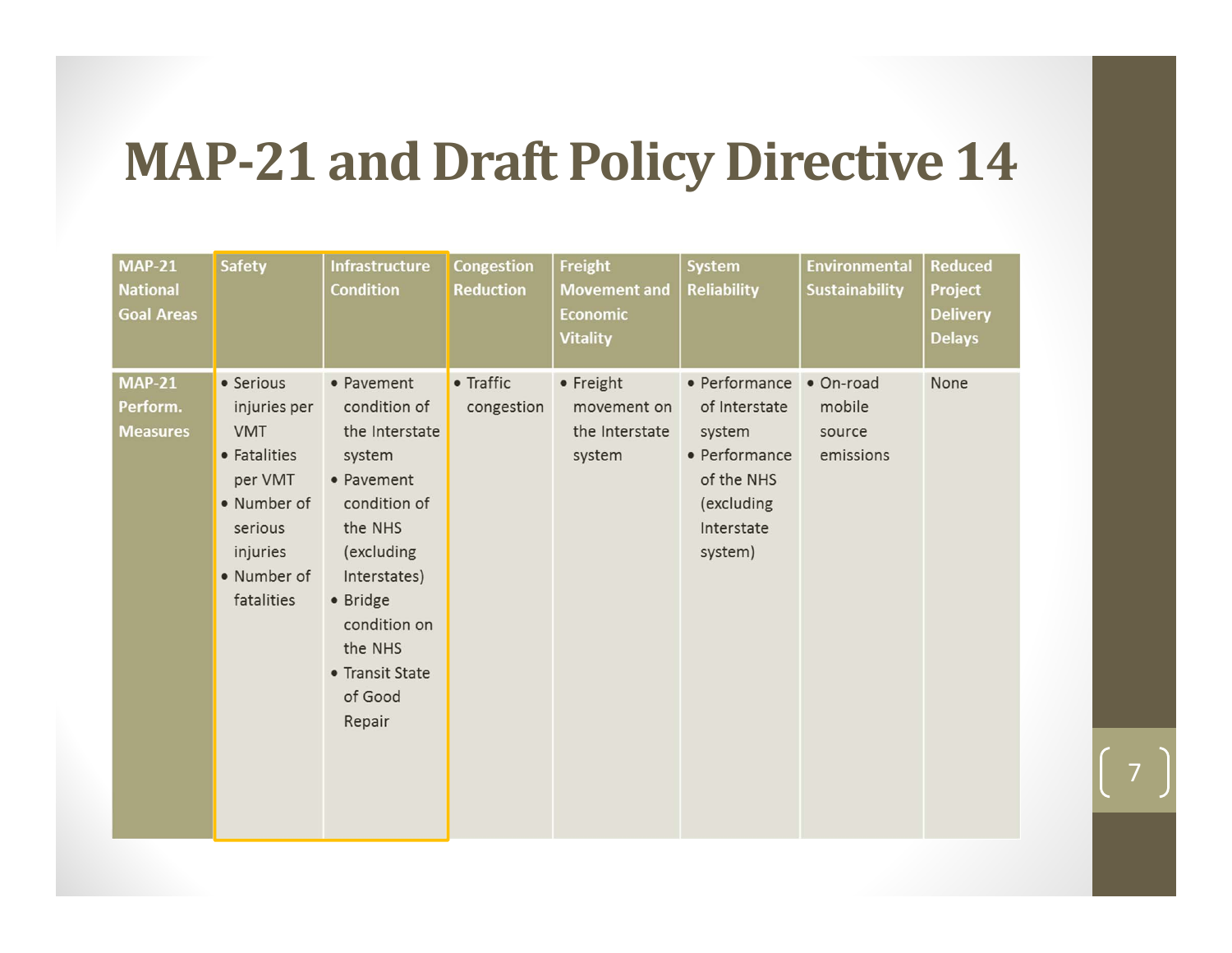### **Asset Management Areas**

- $\bullet$ Bridges
- $\bullet$ Highways (Pavement)
- $\bullet$  Other Roadway Assets – Culverts, tunnels, walls, rock fall mitigation, others
- $\bullet$ **• Transit fleet and facilities**
- $\bullet$ Maintenance
- $\bullet$ Roadway Fleet
- $\bullet$  $\bullet$  ITS
- $\bullet$ Buildings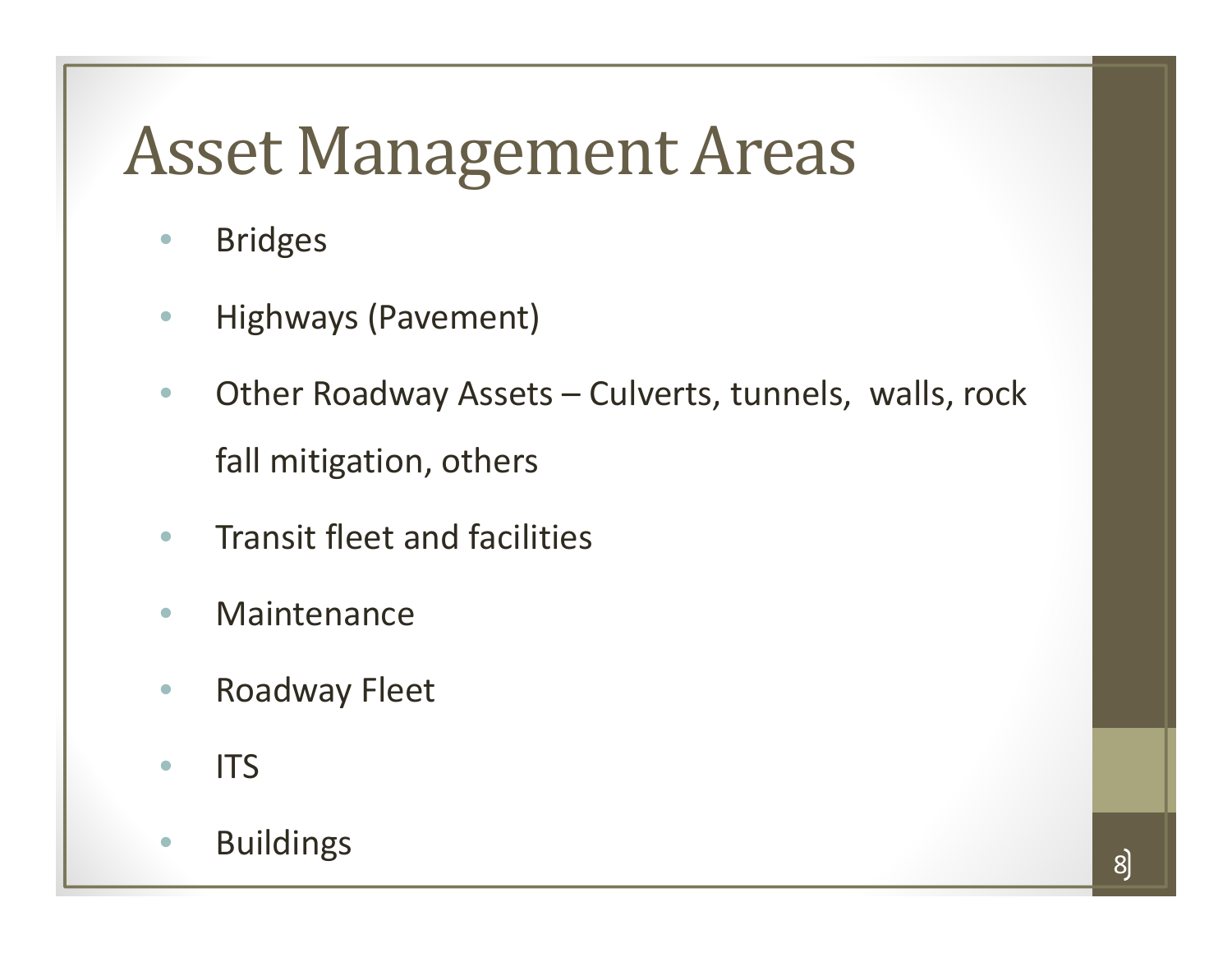### **Asset Management and Draft PD 14**

- $\bullet$  Definition of Transportation Asset Management (AASHTO)
	- Transportation Asset Management is operating, maintaining, upgrading and expanding physical assets effectively. It focuses on **business and engineering practices** for resource allocation and utilization, with the objective of **better decision making** based upon quality information and well defined objectives.
- Asset Management relates to Infrastructure Condition and Maintenance Areas of PD 14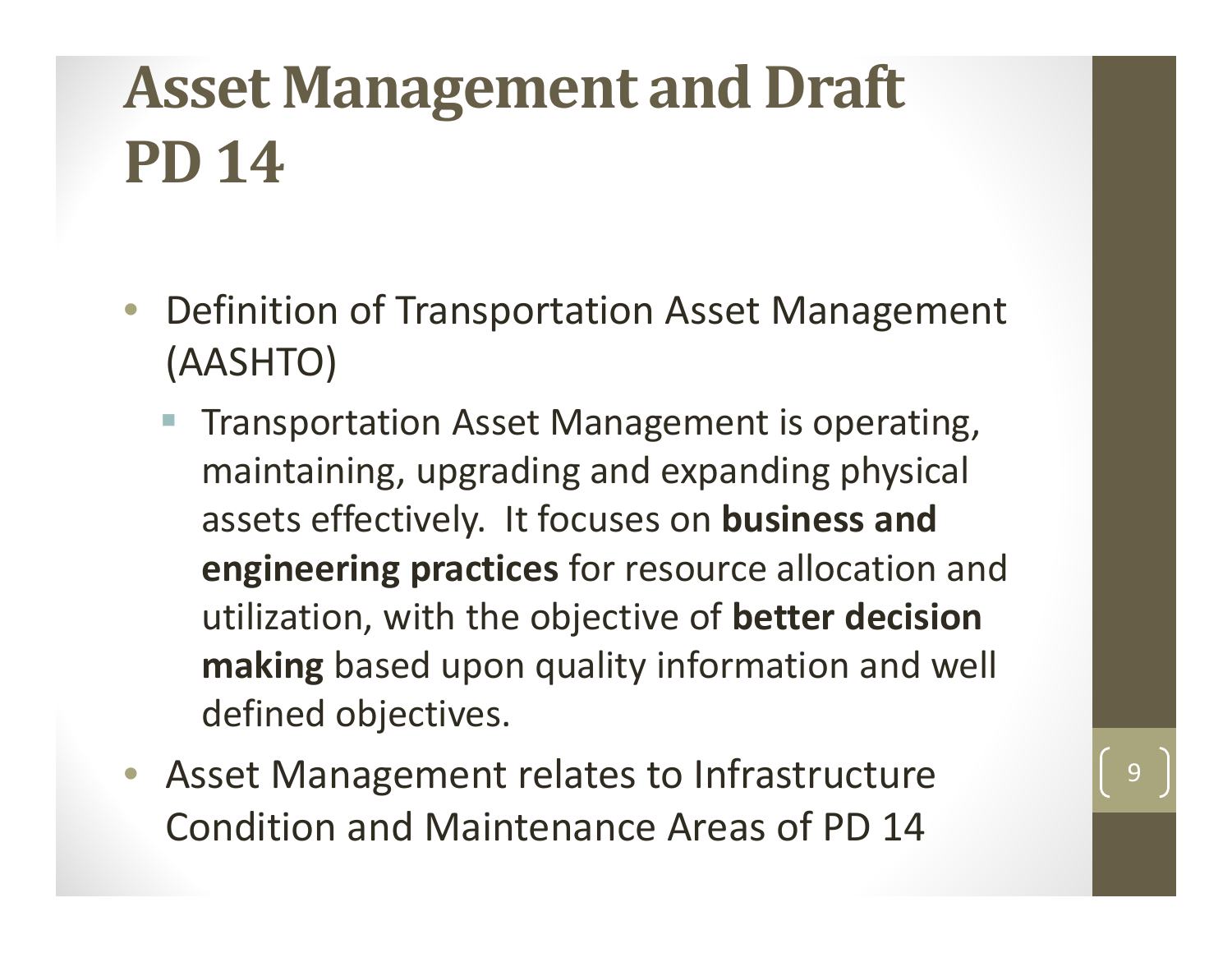#### **MAP‐21 ‐ Asset Management Plan**

- Purpose: To improve or preserve the condition of assets and performance of the highway system
- Plan elements:
	- Listing and condition of pavement and bridge assets
	- Objectives and measures
	- **Performance gap identification**
	- Life-cycle cost and risk management analysis
	- $\overline{\mathbb{R}}$ Financial plan
	- $\mathcal{L}_{\mathcal{A}}$ Investment strategies
- Completed by Oct. 1, 2015
- Failure to develop and implement state's federal transportation funding will be reduced by 35%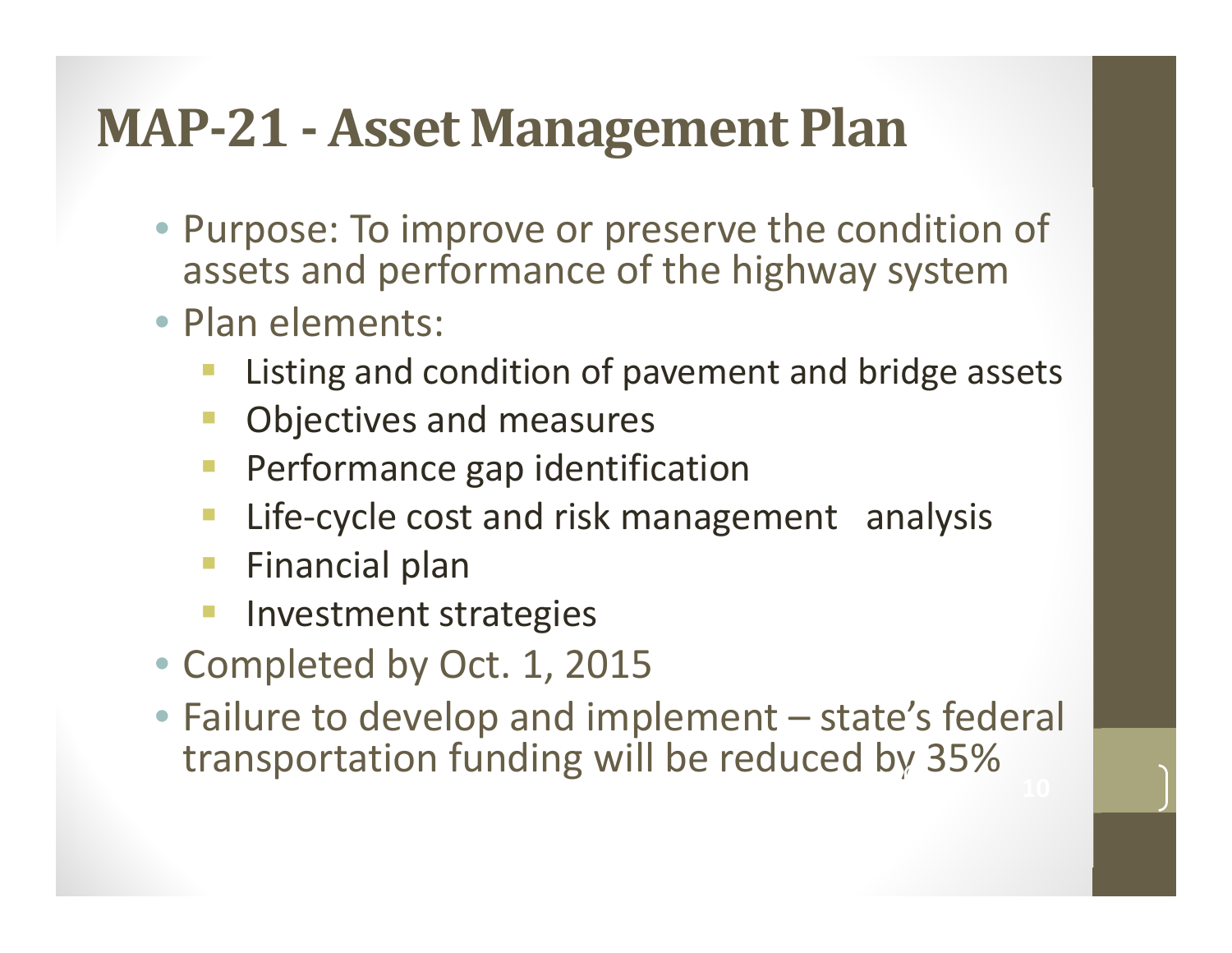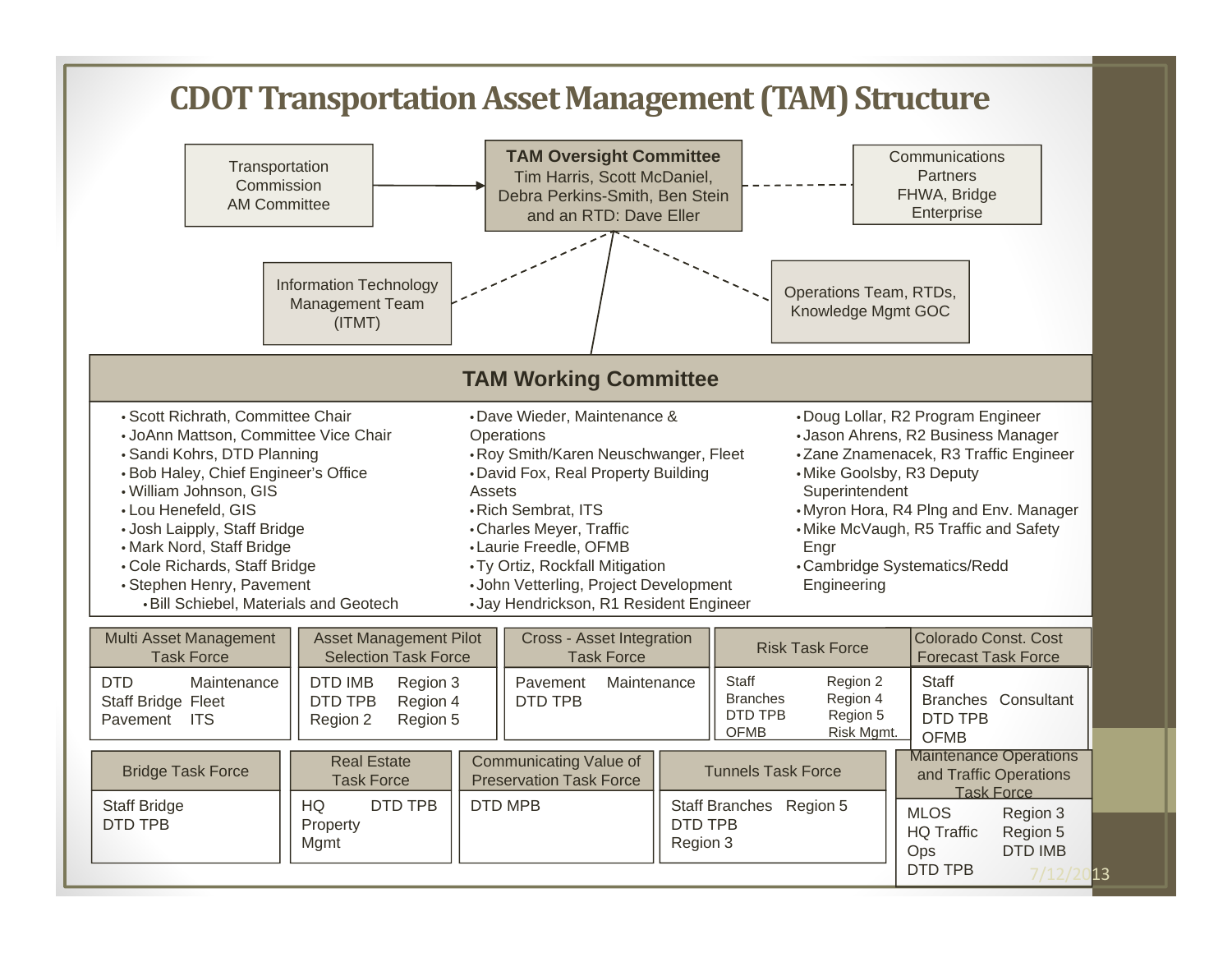## **Safety Goal in Draft PD 14**

**SAFETY** – Reduce traffic fatalities and serious injuries and work toward zero deaths for all users.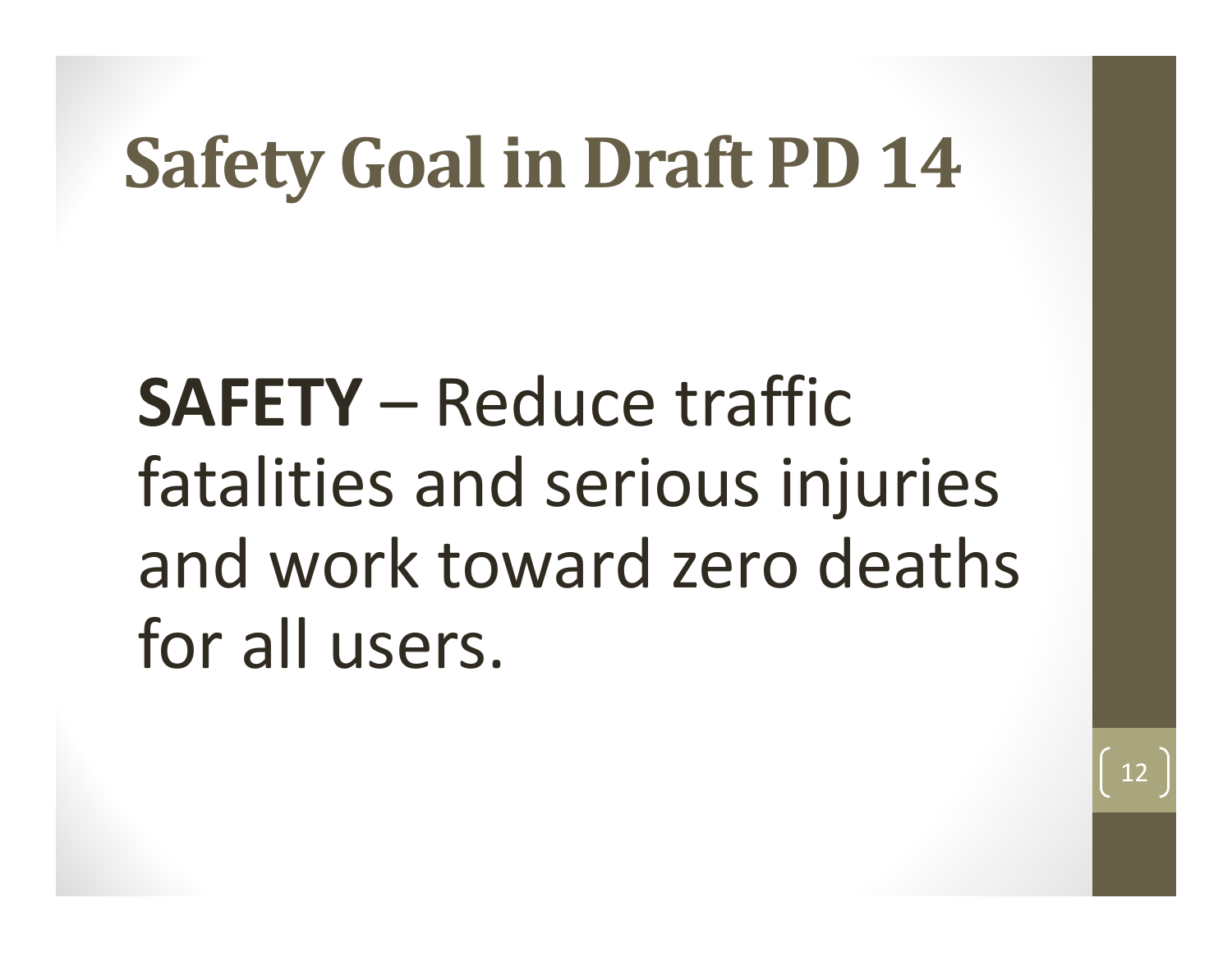#### **Safety**

- Past PD 14 goal: Achieve <sup>a</sup> 1.00 fatality rate per 100M vehicle miles traveled (VMT)
- MAP‐21 requires four measures:
	- Number of fatalities
	- Fatalities per VMT
	- Number of serious injuries
	- Serious injuries per VMT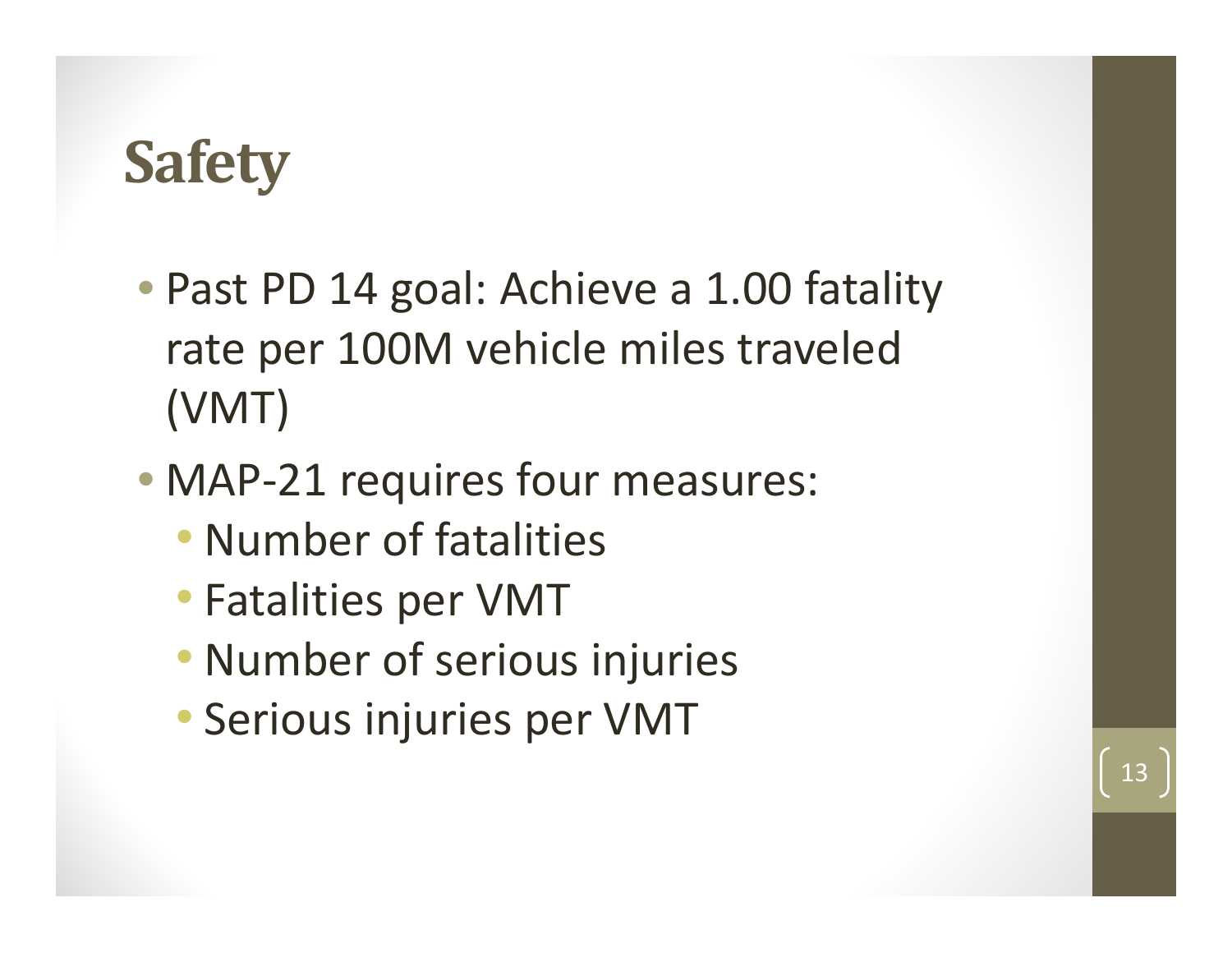### **Safety Measures and Objectives**

| <b>MEASURES*</b>                                      | OBJECTIVES**                                                                                   |
|-------------------------------------------------------|------------------------------------------------------------------------------------------------|
| <b>Number of fatalities</b>                           | Achieve a five-year annual<br>average reduction of 12 in the<br>number of fatalities.**        |
| <b>Fatalities per Vehicle Miles Traveled</b><br>(VMT) | Achieve a five-year annual<br>average fatality rate of 1.00 per<br>100 million VMT.**          |
| <b>Number of serious injuries</b>                     | Achieve a five-year annual<br>average reduction of 100 in the<br>number of serious injuries.** |
| <b>Serious injuries per VMT</b>                       | Achieve a five-year annual<br>average serious injury rate of 25<br>per 100 million VMT.**      |
| Economic impact of crashes                            | Reduce the economic impact of<br>crashes annually by 1%.                                       |
| * Bold = Required by MAP-21                           | ** Measures tracked in YourCDOTDollar.com                                                      |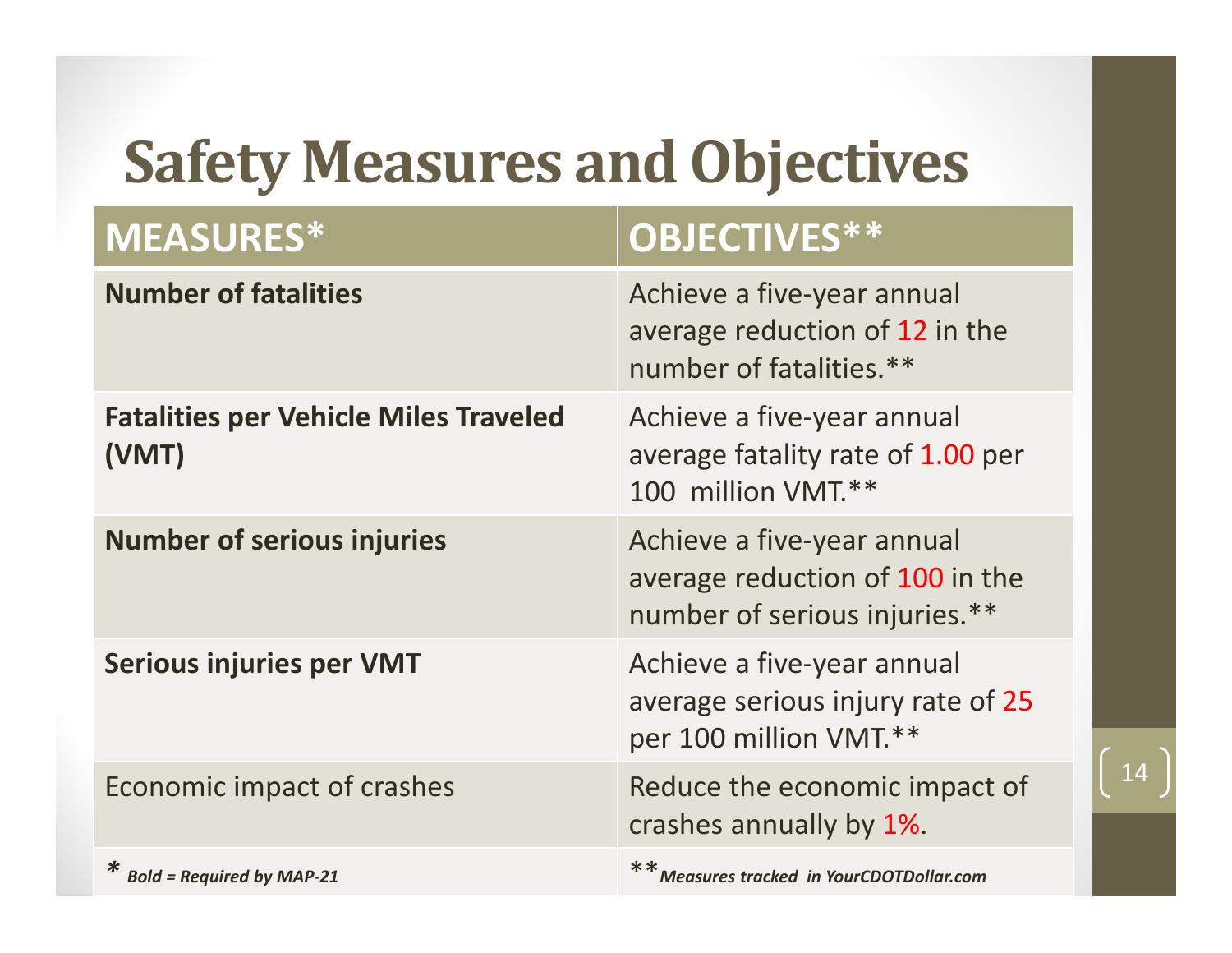# **Maintenance Goal in Draft PD 14**

**MAINTENANCE** – Annually maintain CDOT's roadways and facilities to minimize the need for replacement or rehabilitation.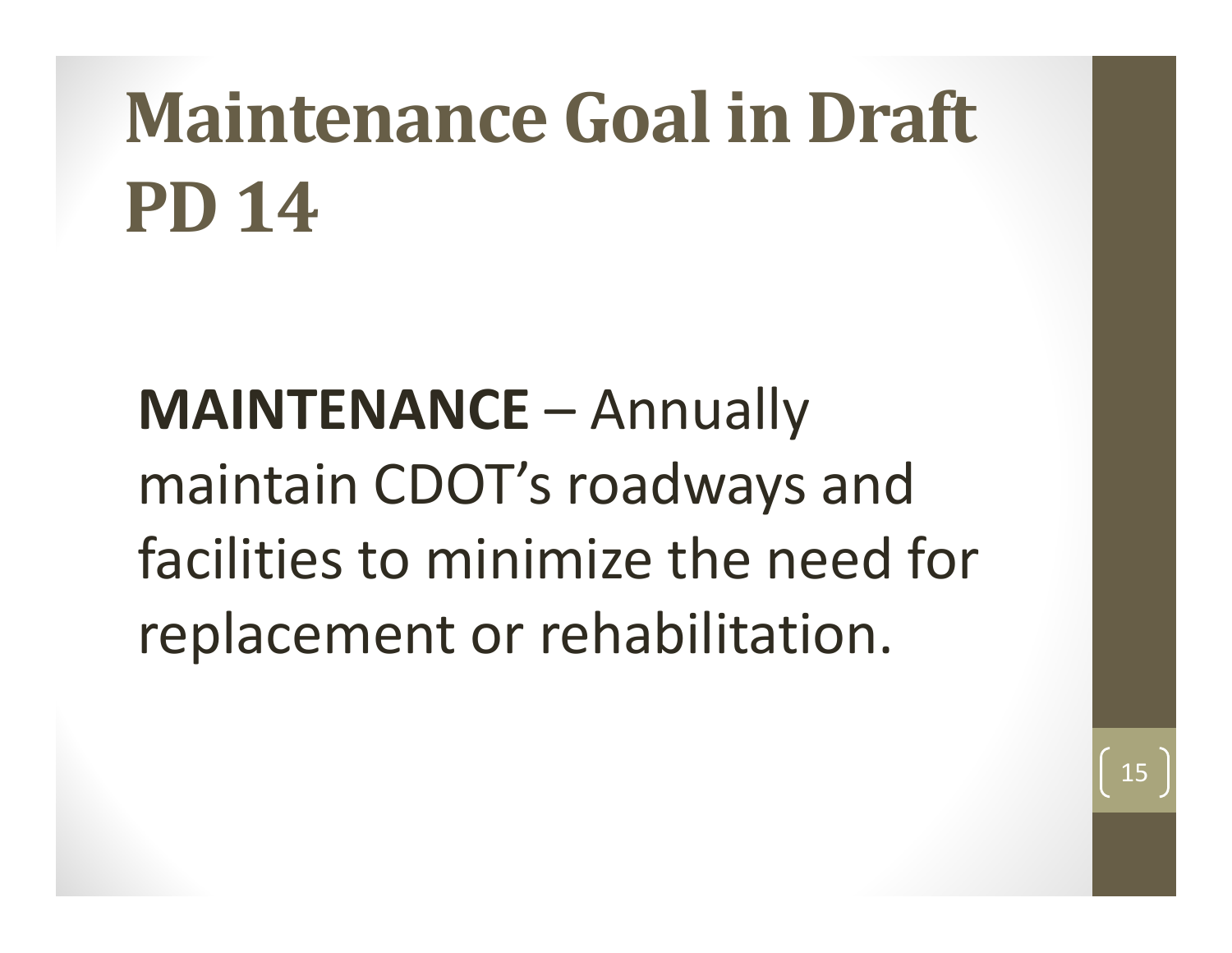#### **Maintenance**

•Past goal: Achieve <sup>a</sup> B maintenance level of service grade for system quality measures

•No MAP‐21 performance requirements for maintenance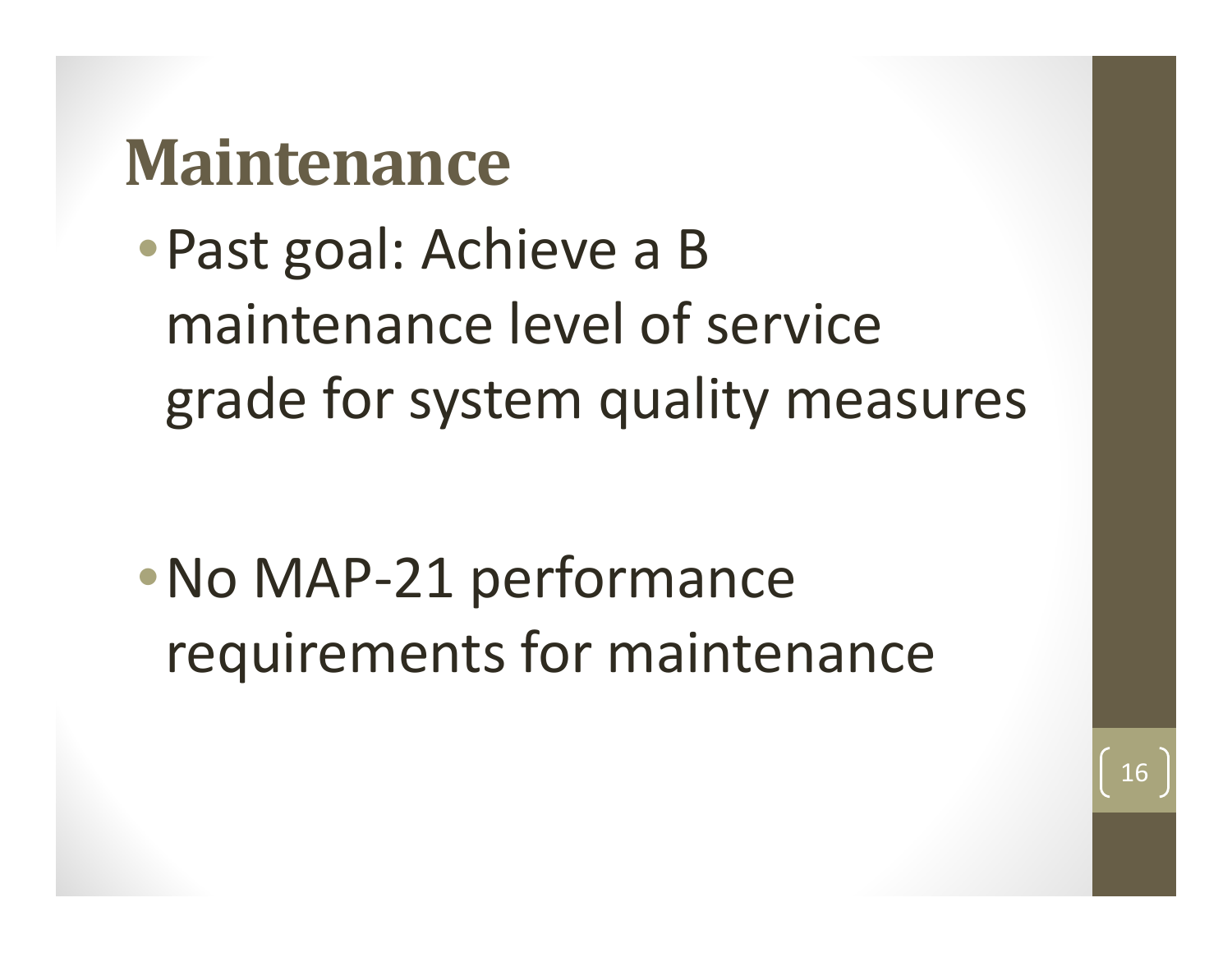#### **Maintenance Measures and Objectives**

| <b>MEASURES</b>            | <b>OBJECTIVES</b>        |
|----------------------------|--------------------------|
| Level of Service (LOS)     | <b>Maintain an LOS B</b> |
| for snow and ice           | grade for snow and       |
| removal                    | ice removal.             |
| <b>Overall Maintenance</b> | Maintain an overall      |
| <b>Level of Service</b>    | MLOS B- grade for        |
| (MLOS) for the state       | the state highway        |
| highway system             | system.                  |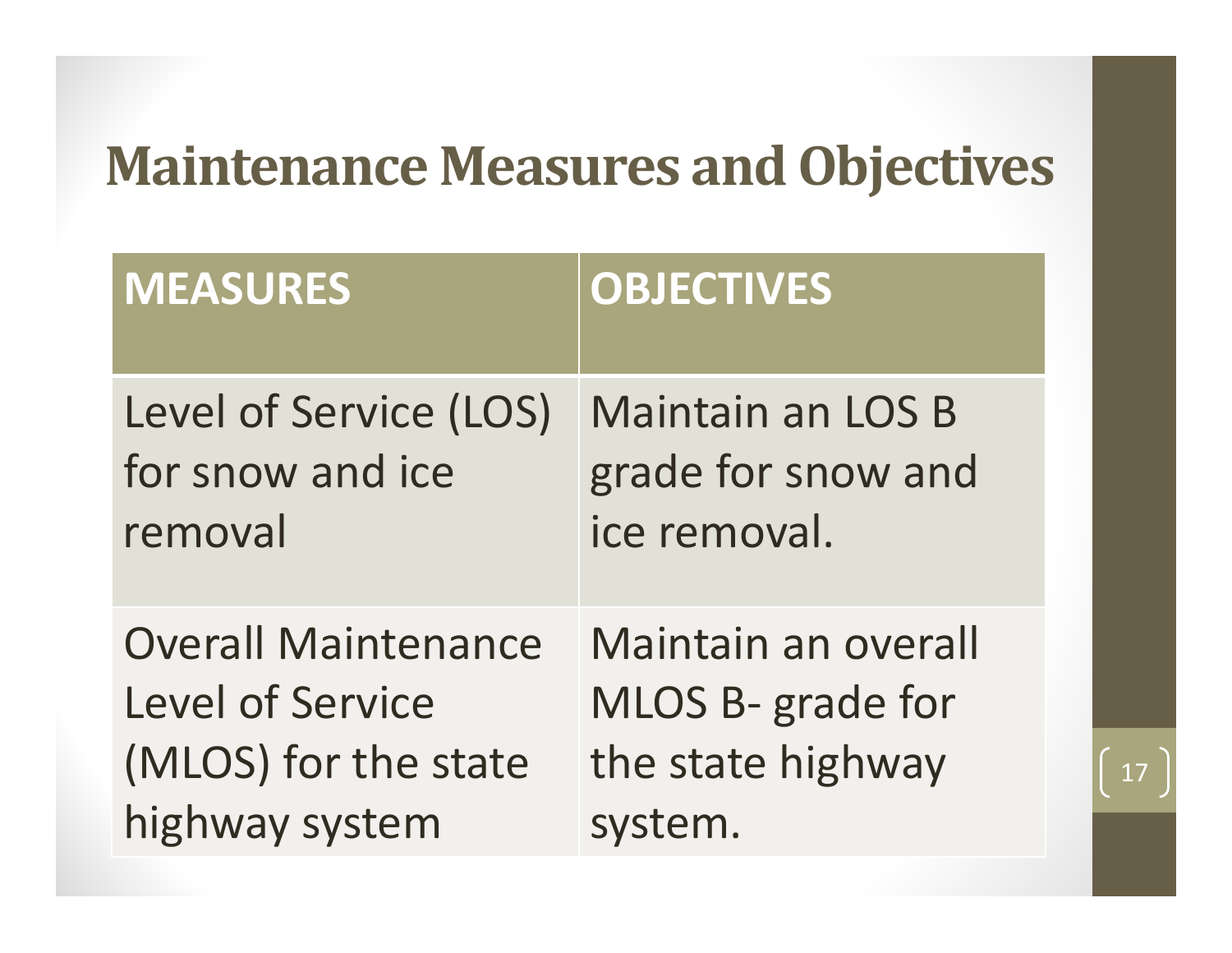# **Infrastructure Goal in Draft PD 14**

#### **INFRASTRUCTURE CONDITIONLawrence Committee** Preserve the transportation infrastructure condition to ensure safety and mobility at a least life cycle cost.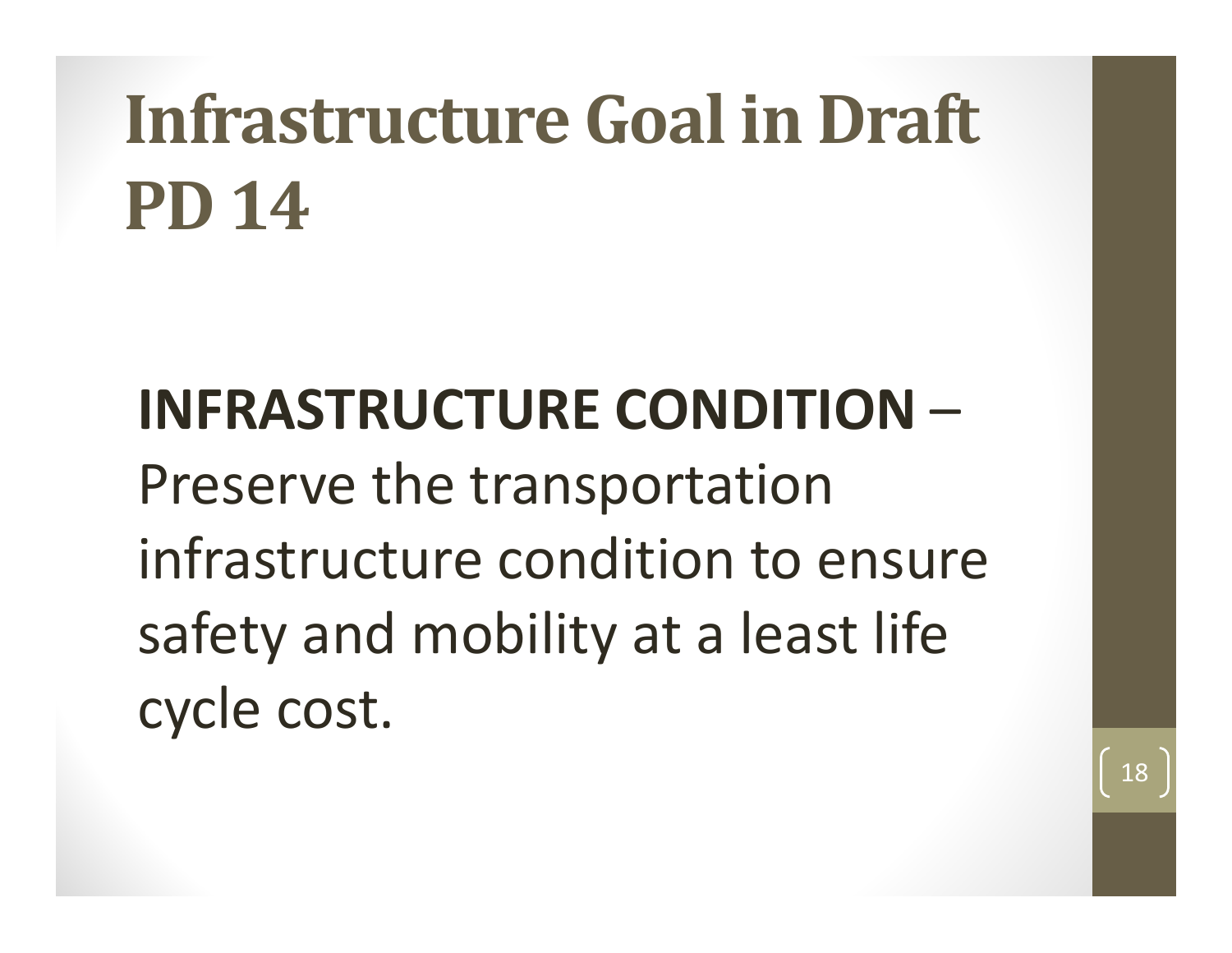**Infrastructure Condition(Asset Management)**

- •Infrastructure Condition
	- ■**Bridges**
	- $\blacksquare$ Transit
	- Highways (Pavement)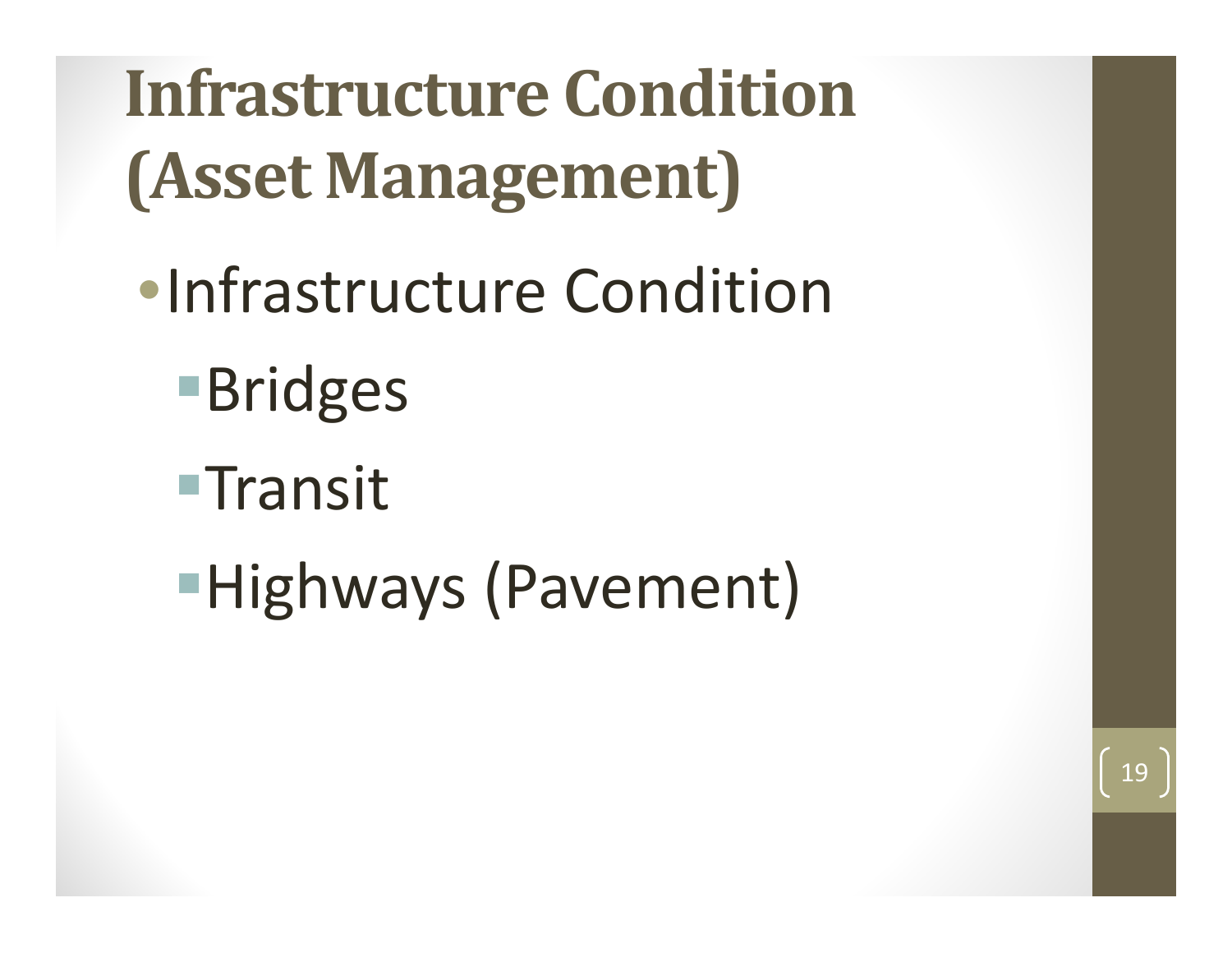### **Infrastructure Condition ‐ Bridges**

- Past goal: Achieve 95% good/fair deck area condition system‐wide (based on technical scoring for functional obsolescence and structural deficiency)
- MAP‐21 identifies bridge conditions on the National Highway System (NHS) as <sup>a</sup> National Performance Measure Area
- Transition to objective to meet MAP‐21 reporting requirements  $\begin{bmatrix} 20 \end{bmatrix}$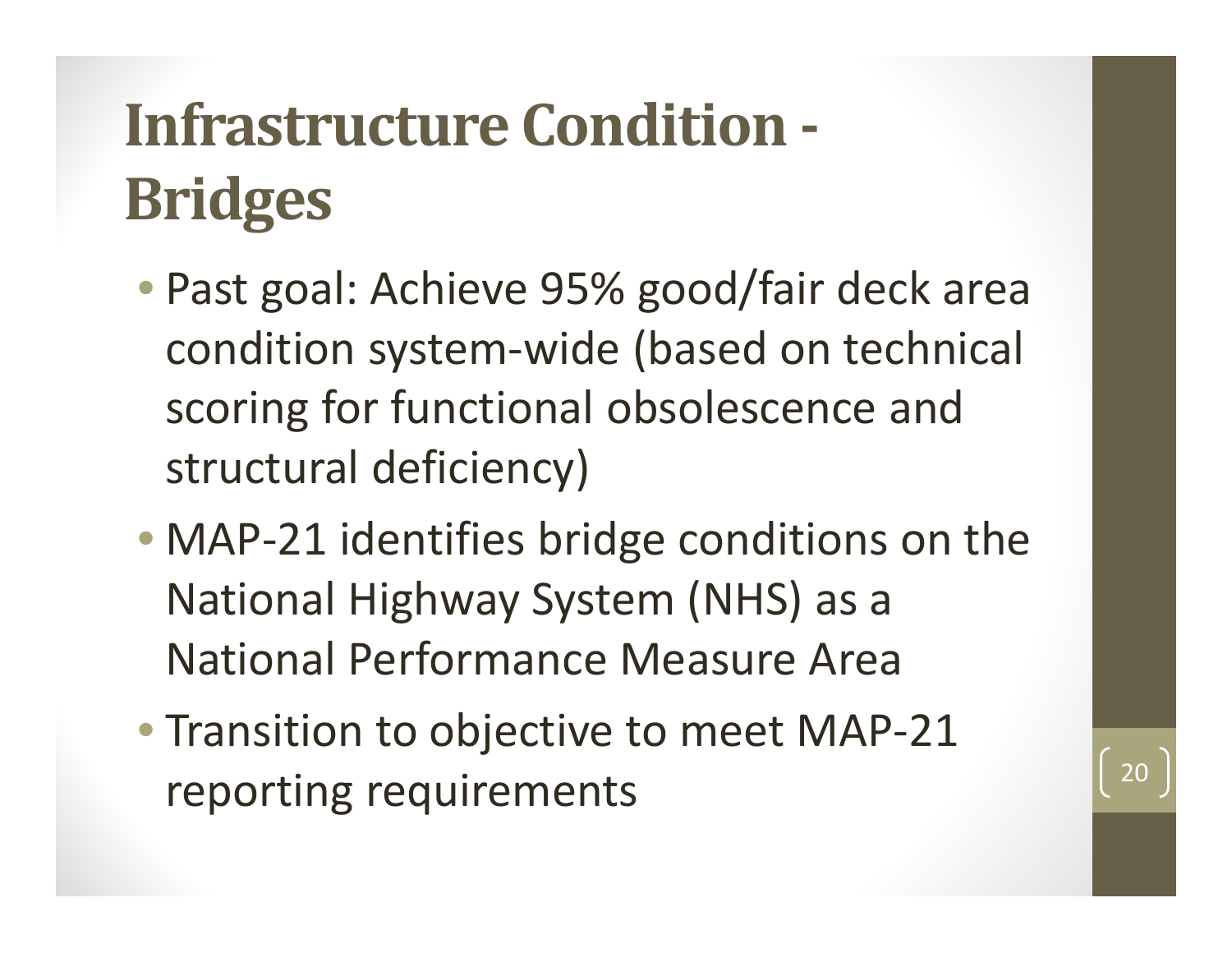## **Infrastructure Condition ‐ Bridges Measures and Objectives**

#### $MEASURES*$

#### **OBJECTIVES**

21

| <b>Condition of all NHS bridges</b><br>(on State Highways and locally<br>owned bridges) | <b>Maintain the percent of NHS bridge</b><br>total deck area that is not<br>structurally deficient at or above<br>90%.        |
|-----------------------------------------------------------------------------------------|-------------------------------------------------------------------------------------------------------------------------------|
| Condition of state highway NHS<br>bridges                                               | Maintain the percent of NHS state<br>highway bridge total deck area that<br>is not structurally deficient at or<br>above 90%. |
| Condition of all state highway<br>bridges                                               | Maintain the percent of state<br>highway total bridge deck area that<br>is not structurally deficient at or<br>above 90%.     |
| <b>Risk-Based Asset Management Plan</b><br>goals for bridges                            | Meet bridge goals in Risk-Based<br><b>Asset Management Plan</b>                                                               |
| <i>*Bold=Required by MAP-21</i>                                                         |                                                                                                                               |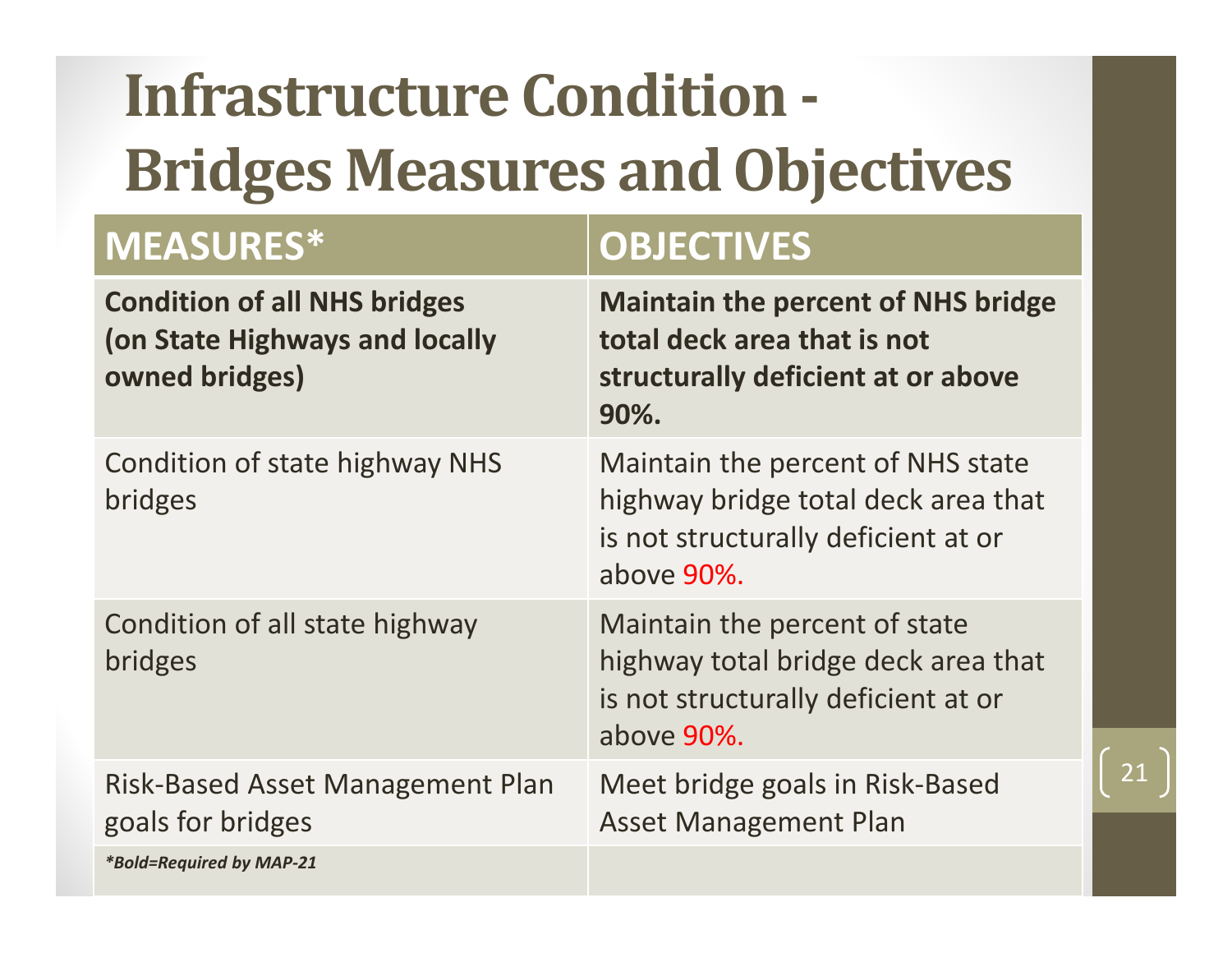### **Infrastructure Condition ‐ Transit**

- $\bullet$ Transit asset condition not in 2008 PD 14 or in past federal law
- $\bullet$ ● MAP-21 emphasis on state of good repair includes the development and implementation of Transit Asset Management Plans
- FTA Ratings for transit assets:

| <b>RATING</b>    | <b>CONDITION</b> | <b>DEFINITION</b>                                            |
|------------------|------------------|--------------------------------------------------------------|
| <b>EXCELLENT</b> |                  | No visible defects, near new condition.                      |
| GOOD             |                  | Some slightly defective or deteroriated components.          |
| <b>FAIR</b>      |                  | Moderately defective or deteroriated components.             |
| <b>MARGINAL</b>  |                  | Defective or deteriorated components in need of replacement. |
| <b>POOR</b>      |                  | Seriously damaged components in need of immediate repair.    |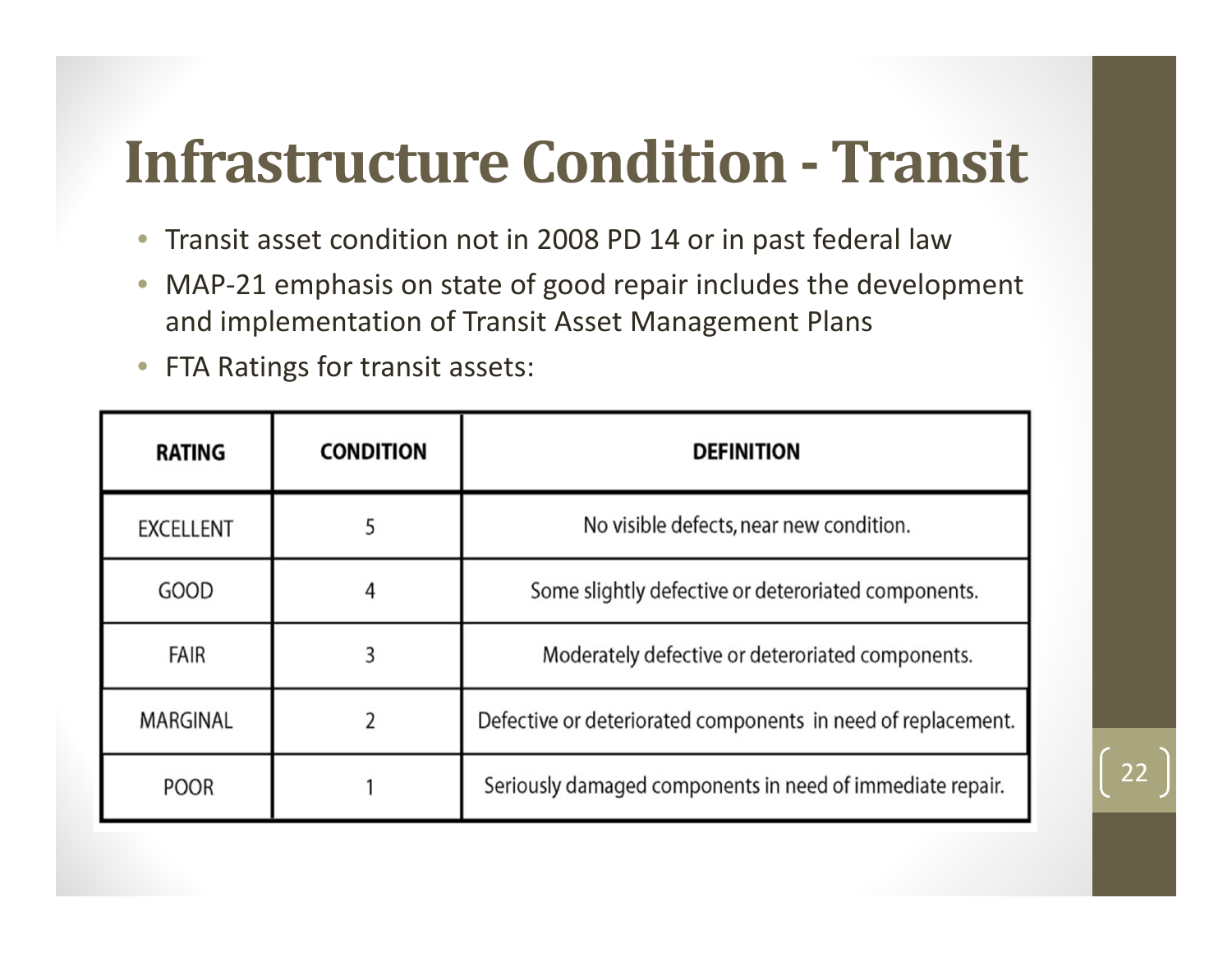### **Infrastructure Condition –Transit Measures and Objectives**

|         | <b>MEASURES*</b>                         | OBJECTIVES**                                                                                                                                                                                                                |
|---------|------------------------------------------|-----------------------------------------------------------------------------------------------------------------------------------------------------------------------------------------------------------------------------|
| Transit | <b>Transit Asset</b><br><b>Condition</b> | Maintain the percentage of<br>vehicles in the rural Colorado<br>transit fleet to no less than<br>65% operating in Fair, Good, or<br>Excellent condition, per<br><b>Federal Transit Administration</b><br>(FTA) definitions. |
|         |                                          | By 2017, ensure than all CDOT<br>transit grantees have <b>Asset</b><br><b>Management Plans in place</b><br>for state or federally funded<br>vehicles, buildings &<br>equipment.                                             |
|         | <b>Bold = Required by MAP-21</b>         | <i>**Bold = Required by MAP-21; year plans need to</i><br>be in place not in law                                                                                                                                            |